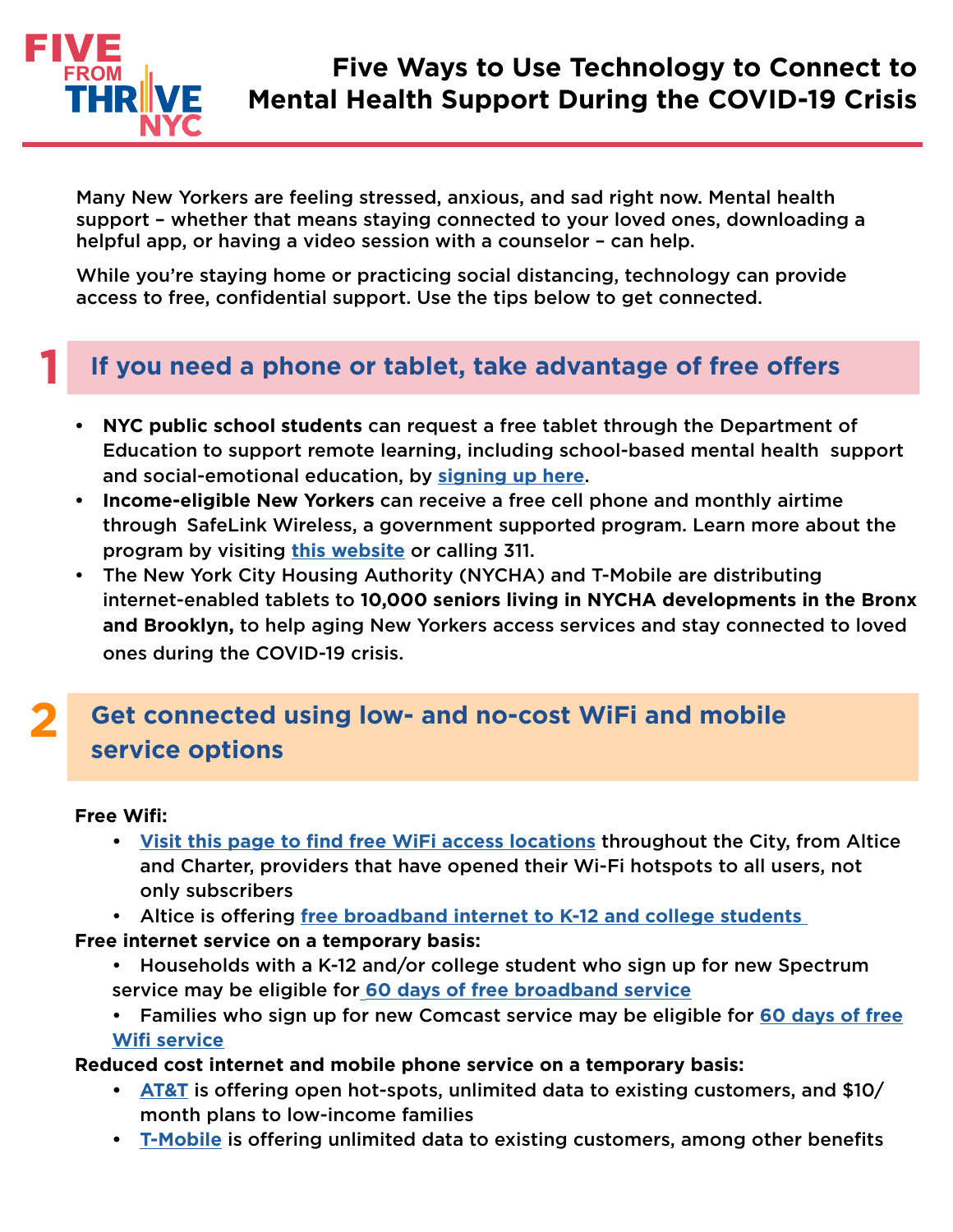

#### **3 Download free applications (apps) that can help you cope and promote emotional wellbeing**

Well-being and emotional support apps can help you cope anytime, anywhere. Explore a number of free apps on **[NYC Well's website](https://nycwell.cityofnewyork.us/en/covid-19-digital-mental-health-resources/)**, many of which offer support in multiple languages, including:

- **• For anxiety and overall mental health specific to COVID-19**, download **[Shine](https://join.shinetext.com/)**
- **• For veterans and service members interested in self-care and overall mental health,** download **[COVID Coach](https://www.ptsd.va.gov/appvid/mobile/covid_coach_app.asp)**
- **• For students who want to socially connect and reduce loneliness during COVID-19**, download **[Nod](https://heynod.com/)**
- **• For help with depression,** download **[Litesprite](https://litesprite.com/)**, a clinically validated mental health video game
- **• All New Yorkers now have free access to [Headspace](https://www.headspace.com/ny),** a specially curated collection of science-backed, evidence-based guided meditations, along with at-home mindful workouts, sleep and kids' content to help address rising stress and anxiety

#### **4 Use free video conferencing platforms to connect with mental health support**

- During the COVID-19 crisis, mental health providers are able to stay connected with their clients using common video chat apps like Google Meet, WhatsApp, WeChat or Zoom. To take advantage of video-based mental health support, you can use these free video chat apps:
	- o **Zoom** offers free video and audio conferencing for up to 40 minutes, which you can access from your phone, tablet or a desktop by **[creating an account](https://zoom.us/signin)**. If you are new to Zoom, the **[Zoom Help Center](https://support.zoom.us/hc/en-us/articles/206618765-Zoom-Video-Tutorials)** offers step-by-step instructions, live trainings and webinars to help you get started.
	- o **[Google Meet](https://meet.google.com/)** offers free video meetings to anyone with a Google account. You can register for a free Google account **[here](https://accounts.google.com/signup/v2/webcreateaccount?flowName=GlifWebSignIn&flowEntry=SignUp)**.
- You can also use these free video chat apps to stay connected with friends and family, which can help you cope with anxiety, reduce stress, and stay positive. Here are some **[tips to stay connected with family and friends](https://www1.nyc.gov/assets/doh/downloads/pdf/imm/covid-19-staying-connected.pdf)** during the coronavirus outbreak.
- If you would like to find a professional who can help, **[explore this database of](https://nycwell.cityofnewyork.us/en/find-services/)  [mental health and substance misuse providers](https://nycwell.cityofnewyork.us/en/find-services/)** on the NYC Well website.